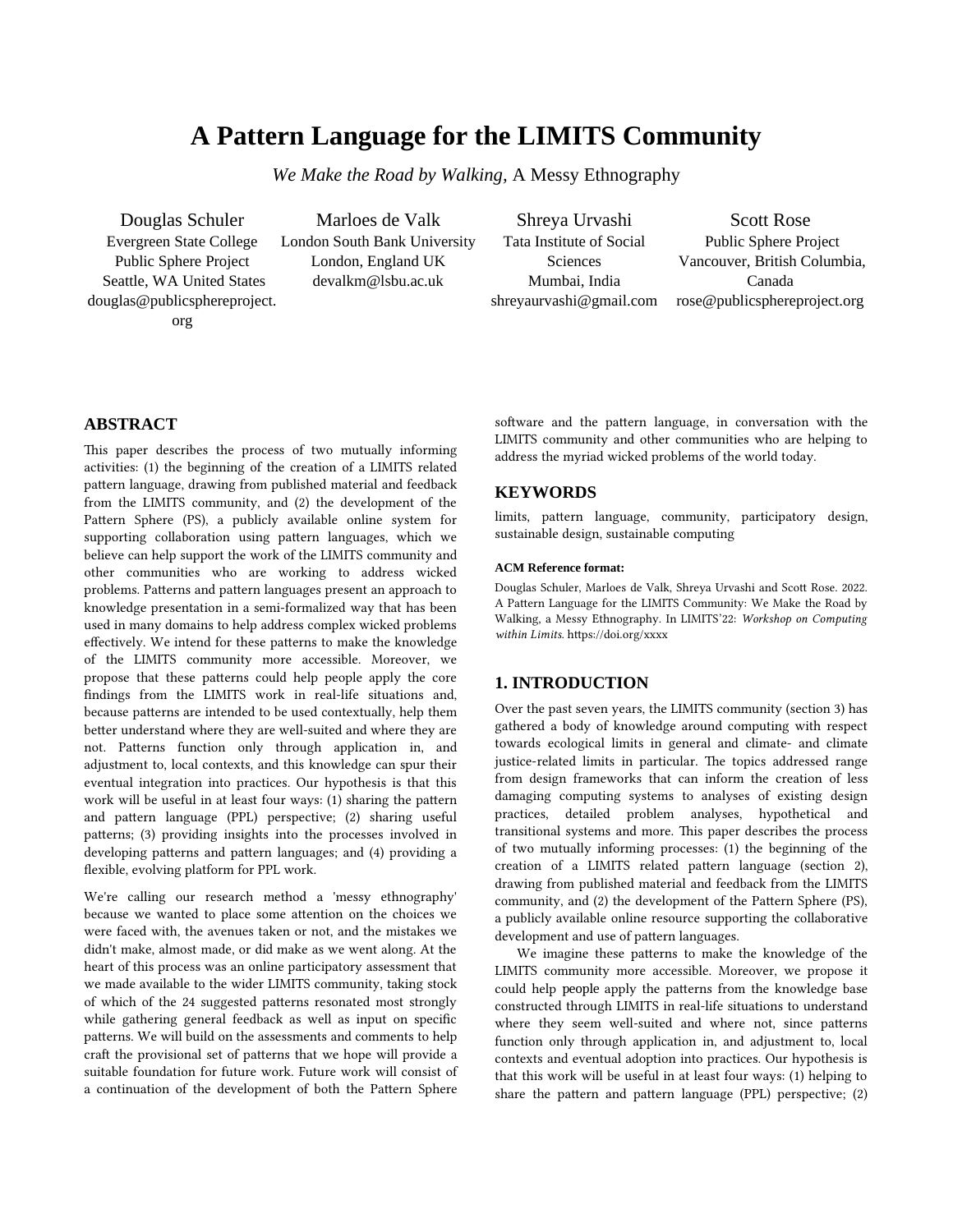sharing useful patterns; (3) providing insights into the processes involved in developing patterns and pattern languages; and (4) providing a flexible, evolving platform for PPL work.

We're calling our research method a 'messy ethnography' because we wanted to place some focus on the choices we were faced with, the avenues taken or not, and the mistakes we didn't make, almost made, or did make as we went along. At the heart of this process, was an online participatory assessment sent out to the wider LIMITS community, taking stock of which of the 24 suggested patterns resonated most, gathering general feedback, and input on specific patterns. We received very helpful responses from the wider community, including reflections on possible uses of the pattern language, suggestions for new patterns and thoughts on patterns we described in the survey. In parallel and informed by the feedback we received, we started drafting three patterns: Social and Environmental Linkages, Local Knowledge and Salvage Computing.

In section 2 we introduce the concept of pattern languages, what the relevance of one would be for the LIMITS community and how the Pattern Sphere could assist in its development and dissemination. In section 3 we discuss our methodology. We share our findings and reflections in section 4, to finish the paper with future work (section 5) and the three first draft patterns in the appendix.

# **2. PATTERN LANGUAGES**

The concepts of patterns and pattern languages, in the sense we're using them, were introduced in the book *A Pattern Language* (APL), written by Christopher Alexander, Sara Ishikawa and Murray Silverstein, at the University of California at Berkeley in the 1970s [1]. Alexander passed away while this current pattern-based project was being developed. His work has been very influential in a variety of fields, especially in architecture and urban planning, but also to a very significant degree in computing and software development.

The APL book contains 253 patterns, each of which contains text, photographs, and diagrams. As defined by the APL authors, a *pattern* "describes a problem which occurs over and over again in our environment, and then describes the core of the solution to that problem, in such a way that you can use this solution a million times over, without ever doing it the same way twice." [1]. One pattern, for example, **Light on Two Sides of Every Room**, describes why this approach to room design is important and provides examples of how it has been used effectively. It does not dictate the specifics of exactly how the pattern should be used, as this will depend on other factors such as room purpose, shape, orientation to the sun, etc. which must be factored into the ultimate design.

A pattern language is a curated collection of patterns intended to be used together to address issues within some domain. The domain in APL is towns and buildings, basically the built environment, and **Light on Two Sides of Every Room** could be used together with the patterns **Interior Windows** and **Workspace Enclosure** to design a home office. Since its publication in the mid 1970s, the idea of a pattern language has inspired uses in a wide variety of other domains including the University of Oregon master plan, growing regions, costume design, community gardens, fire-fighting, creativity, group facilitation, wise democracy, mutual aid, and a great many techrelated pattern languages in fields such as HCI and user interface design. The domain of the Liberating Voices pattern language, which is used in this project and was coordinated by one of the authors on this paper, is community engagement and communication [31] and it was formulated within the context of a conference, the Directions and Implications of Advanced Computing (DIAC) symposia sponsored by Computer Professionals for Social Responsibility.

Typically, all the patterns in one pattern language use the same format, modeled to some degree after the structured format employed in APL, fields that include pattern title, a descriptive image, an ordered list of patterns (within the pattern language) that are used before the particular pattern is used, a problem statement, discussion (longest section), solution statement, diagram of relevant forces, and a list of patterns (within the pattern language) that are used after the particular pattern is used. While we reject the word "solution" in the definition above because of the misleading implication of finality and universality we believe that formulating patterns of perspective and action can be useful for groups who are attempting to address wicked problems, those problems, both timeless and timely, that defy formal, complete definitions as well as solutions [28, 33].

Patterns have several features that have been used to make claims for their usefulness in dealing with these types of problems:

- They are purposeful; they are intended to be used to address problems, to interrupt or divert the effects that probably would have happened in its absence;
- They are intended to be generative; they can inspire any number of products;
- They are intended to be fitted into individual contexts in ways that are appropriate for the circumstances.
- They are disciplinary-agnostic; they—at least potentially—can be used as a lingua franca, a common language that multiple communities of practice can take up to support coordination and collaboration between them;
- They are used systematically:
	- They acknowledge that more than one task or approach will be required to accomplish broad goals; and
	- They are intended to be used with other patterns.

The 'piecemeal', incremental, nature of their use as prescribed by Alexander et al, is intended to reflect the 'aliveness' of the process. It also captures the reality of addressing big problems that necessarily means addressing parts of the problem adaptively. Conceptually patterns and pattern languages exist somewhere between sweeping (grand) theories that purport to describe everything and specific recipes for doing one task, similar to the idea of the middle-range theory proposed by Merton [19, 33].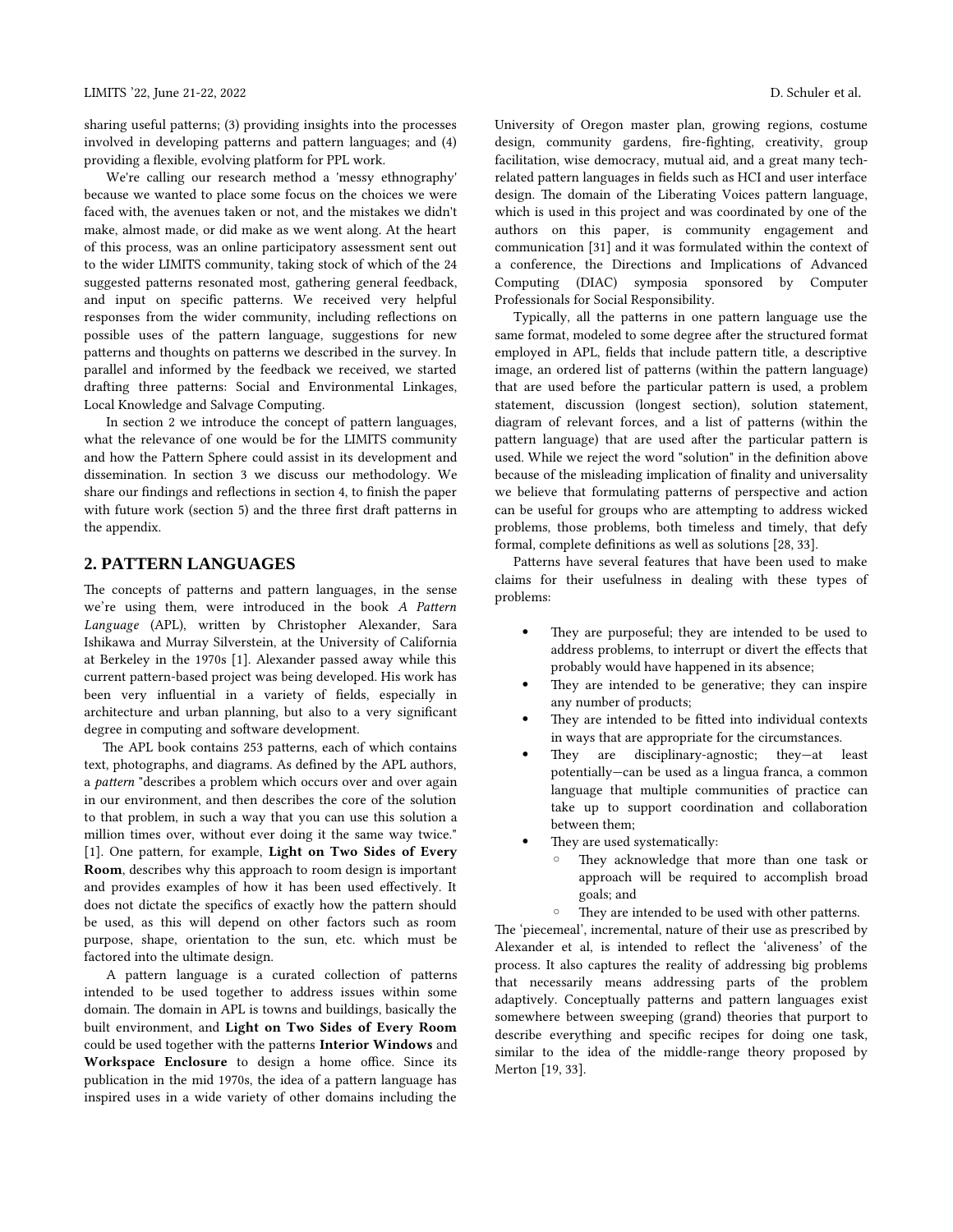### **2.1 Why a Pattern Language for LIMITS?**

The planet earth is afflicted with human-caused stresses that by many measures are getting worse. Computing has now assumed a dominant role in this transformation, both destructively and constructively. According to the description on the web site for the 2021, "The LIMITS workshop concerns the role of computing in human societies affected by real-world limits (ecological and otherwise). We seek to reshape the computing research agenda as topics that acknowledge a need for limits are seldom discussed in relation to contemporary computing research."

Computing, like most everything else, is subject to constraints of various types and styles, and assuming that limits somehow do not apply to it invites serious, if not dangerous, gaps in our understanding. But looking at the idea of limits more closely reveals that some of the constraints that we tend to accept can be misleading, only partially correct, or artificial [32, 5, 14]. Clearly in this sense, identifying which limits are actually limiting and which ones are not can be liberatory yet realistic at the same time. As we have seen from many of the LIMITS papers, this focus has led to a collective examination of the idea of limits from a wide variety of relevant perspectives including not only limits to economic growth, limits determined by physics, and limits to environmental resilience but limits to individual and group features and how to transcend them. Several papers have discussed the limits to these limits and why a focus on limits might be limiting [32, 22, 17].

We hypothesize that the LIMITS community is also a very good community for which a pattern language could be useful due to several features:

- significance of focus, a critical area, clearly a wicked problem—and one that is quickly growing worse;
- stated goals are to actually help make positive changes;
- evolving character of the pursuit, fewer disciplinary prerogatives;
- need for and intentional focus on interdisciplinarity and multi-sectoral cooperation;
- smallish size, a relatively new group and discipline;
- necessity of integrating research and practice;
- The multiplicity of perspectives and characteristics of "limits" within the community.

### **2.2 What would a LIMITS related pattern language look like?**

At its core, a pattern language for the LIMITS community should contain a reasonable characterization of the insights and findings of the community as well as guidance as to how it can advance its goals. It is not a simple matter of 'mining' the existing papers. It should help capture the interplay of ideas without diluting them. It should capture the broad scope, from work that is focused on new technology to that which is focused on the social side. It should also be accessible. While the exact prioritization in which the tasks proposed by the LIMITS community should be undertaken has not been collectively established, the goal to have a meaningful, positive effect on the world has been.

The pattern language, like the LIMITS Community effort, is intended to be used. Just as the patterns from the APL book were meant to help design and construct buildings, the patterns that will arise from this work, even though they are likely to be more open than Alexander's, are meant to help design and construct digital infrastructures. As time goes on we hope and expect that there will be more focus on the physical artifacts while the more abstract ones still provide critical motivation and perspective. We are hoping that when this paper is first made available, the LIMITS community will find it interesting, even if very early in its development, and will be able to build on it in some way.

Our list of uses is quite general. Fundamentally, our intent (and hope) is that it will help further the research and action of the LIMITS community and to help foster communication and collaboration, both inside and outside of the community. Goals expressed in LIMITS papers are, among others, the need to change ways of thinking, build new ways of organizing, influence policy and share resources. Being useful to educators is also very important, a point that was emphasized via comments from the LIMITS community (and discussed below). Another major goal would obviously be using the patterns directly in the development of community-based, technological, or organizational, collaborative projects. But here a crucial reminder is necessary: The existence of patterns is by itself insufficient for people using them. Therefore, as a part of this work we are considering ways to encourage people to work with the patterns, including making them more public, more accessible, and more readily usable. The success of the project depends on participation over time and this participation, in turn, will help shape the development of the patterns, the pattern language, and the application, including how they are used and to what ends.

### **2.3 What is the Pattern Sphere?**

In spite of all the interest in patterns and pattern languages, the sharing of patterns among the PPL community (in a broad and disparate sense) and the reuse of patterns is not widespread. To some degree the claims made by the PPL community seem to be under-substantiated. For one thing Alexander et al. suggested that people would modify or contextualize the patterns found in the book [1]. And although the patterns in APL never changed despite numerous reprintings, other people have developed pattern languages which incorporate somewhat modified APL patterns as well as new ones that they developed for the specific project they were working on. They also suggested that communities would form around the patterns. Regardless of the extent of these claims it seems like many of those avenues, such as federated hubs, provenance links, design for evolvability, communication around patterns, format diversity friendly software and more, have not been explored sufficiently.

For those reasons—and believing that available systems, such as Wikis or content management systems such as Drupal or Wordpress were not adequate for the whole range of processes that could benefit from a pattern orientation—authors Rose and Schuler started developing concepts three years ago for an ambitious pattern-oriented application that we are now calling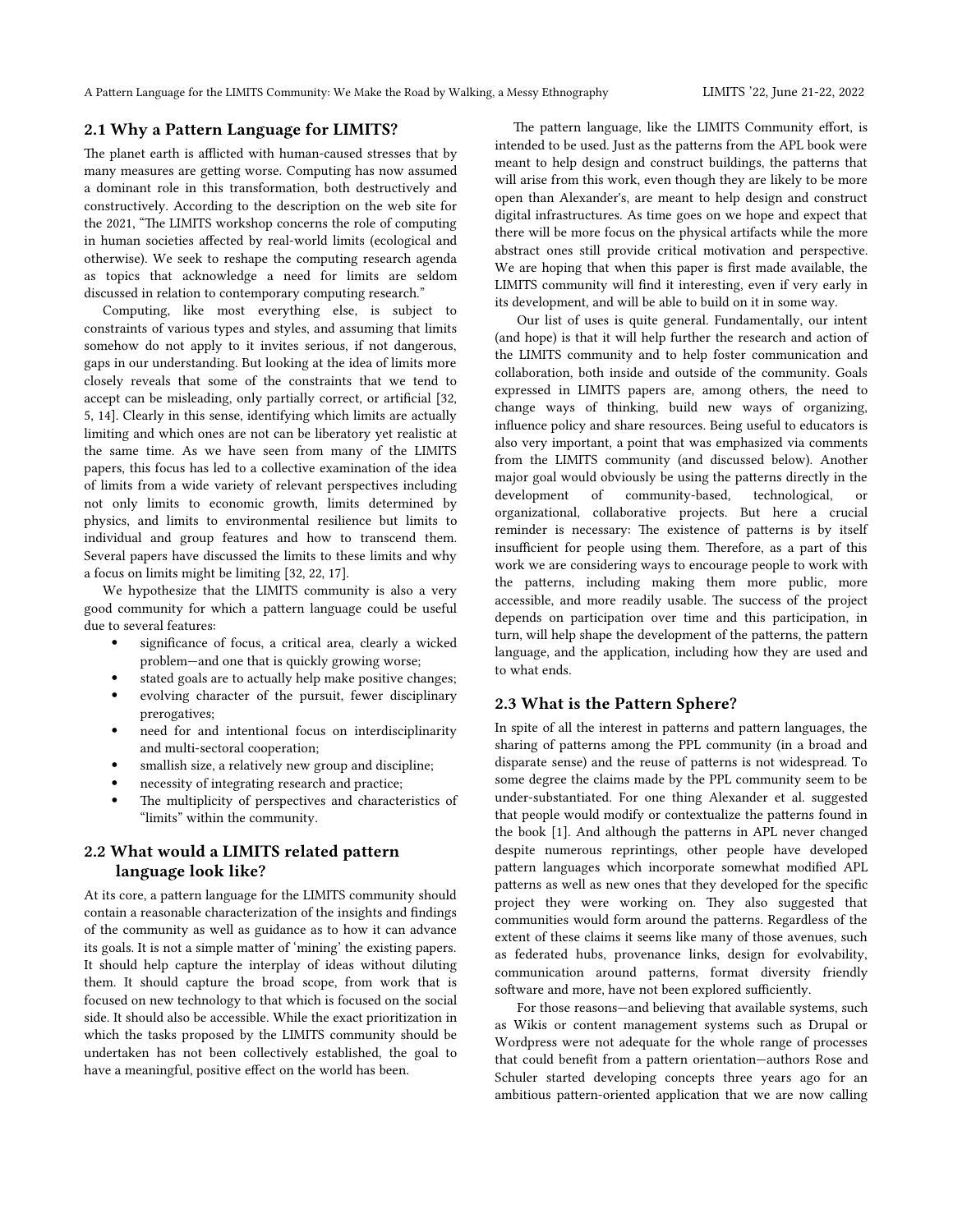the Pattern Sphere (PS) (labs.publicsphereproject.org/ps). The basic idea is to develop an application that hosts patterns and supports the development, sharing, discussion, and use of patterns, by groups of people organizing and orienting projects. It will also support the creation of new pattern-based projects by groups with their own objectives, allowing them to control access as they see fit. A group, for example, may develop a set of patterns over the years working on them privately but releasing them periodically for public use, when they are deemed acceptable. Patterns could be shared —and conversations around the patterns could be had— by multiple communities. The intent is to support patterns in various formulations (because most pattern languages are similar but not identical to each other) and, something that came out of the discussions during the writing of this paper, to allow the patterns to be licensed as the authors see fit and host them, if they like, in another instance of PS under their control.

The PS is still a work in progress and will be for years to come. We are incorporating functionality that we need in the short term for small projects, while keeping in mind that we ultimately want it to be much more powerful, making sure to not program ourselves into a corner.

# **3. METHODOLOGY**

We had several goals and this meant traveling down several roads at the same time: developing patterns while developing the Pattern Sphere allowed for each effort to inform the other. We're aware that this work has and may morph or meander and we're also aware of our own limited resources. Furthermore, since the issues faced by the LIMITS community are so complex and (seemingly) intractable, we knew early on that whatever we developed in the way of a pattern language would represent only a fraction of the overall project. We incorporated these inherent limits in this paper. We are tentatively calling this work a 'messy ethnography', for several reasons. Firstly, because ethnography is a particularly messy way of knowledge production; social reality is complex, dynamic and experienced in many different ways, the relationship of the researcher(s) to the research and its participants is equally complex and then there is the negotiating of the limits of a research site and the difficult task of how to narrate these encounters in a truthful way [23].

This brings us to the second reason for calling this a messy ethnography: we deliberately made space for messiness and uncertainty in the process of writing this paper, in order to navigate the complexity of the topic of this pattern language. We tried to 'make the road by walking', inspired by Paulo Freire and Myles Horton's process of 'talking a book'. Horton stated: "I see this thing as just unfolding as we go along" and he continues, and this was certainly true for us as well: "I think we'll run out of time before we run out of ideas" [10]. M. Six Silberman, in *Information systems for the age of consequences*, writes about the value of this approach when aiming at effective responses to global change, which requires transforming the global networked information-industrial society into a fundamentally different one. This, he argues, is a collective and uncertain endeavor: "one cannot fully map the road from here to there from here, as if from above; rather, the process is one of 'navigation', in which we discover the road as we walk it" [35]. While developing our plans, we did not fix much in advance, and 'talked this paper'. It was a slow process, which allowed us the time and freedom to reflect and act upon things as they were happening, and by doing this, we ended up with different but richer results than anticipated.

Something else changed while we were making the road: the final part of the patterns has always been called 'solution'. While discussing what a pattern can do and how it can be used, we confronted something that Horton tells Freire about in one of their conversations. He explains how someone once criticized his Highlander workshops by saying "All you do is sit there and tell stories". He compared this to someone criticizing a gardener in spring by saying that all they are doing is plant seeds in the mud, there are no plants, nothing is growing. Horton continues: "It was the seeds getting ready to start, and he thought that was the whole process" [10]. We moved from calling the end of the pattern 'solution', to 'summary' but finally decided on calling it a 'seed'. A pattern only comes to life after it is being applied in a specific context, in practice, and only then can it grow, be adjusted to that specific context and inspire change. There are no universal solutions, also not to problems occurring in many different contexts. Patterns are things to think with in order to grow situated ways of dealing with the problem space a pattern is part of. This metaphor of a seed adapting to other environments helps us conceptualize the pattern in a way that makes the core of the pattern more visible, making it more adaptable by other groups who wish to use it.

We are also taking the unusual approach of developing software to support the process at the same time we need it. Here we are also making the road (software) by walking: uncovering our needs while developing this project, identifying specifications for the software as we go. While this approach serves our current, specific needs to gather input on pattern candidates, to support pattern writing with various authoring approaches, and other partially determined and partially to-bedetermined capabilities, the longer-range goal is to assist various communities who are working to address wicked problems.

### **3.1 Participatory Assessment**

We know that we do not have the authoritative knowledge, skills, or the remit to do this without ongoing participation from the people within the community. The first activity along these lines was to acquire feedback from the community on a subset of the patterns for which we were considering further development via an online participatory assessment. What we are calling the community was everybody whose name was on a paper or presentation that was given at any of the LIMITS workshops and could be reached by email. We sent two notes to this list. When it became clear that we needed more replies we reached out to a few other people (5-10) who we believed shared the LIMITS perspective and elicited 3-5 assessments from them.

We hoped to elicit insights with the least overhead to the participants. To do so, we first cut down our long list of candidate patterns. Then, we divided the different kinds of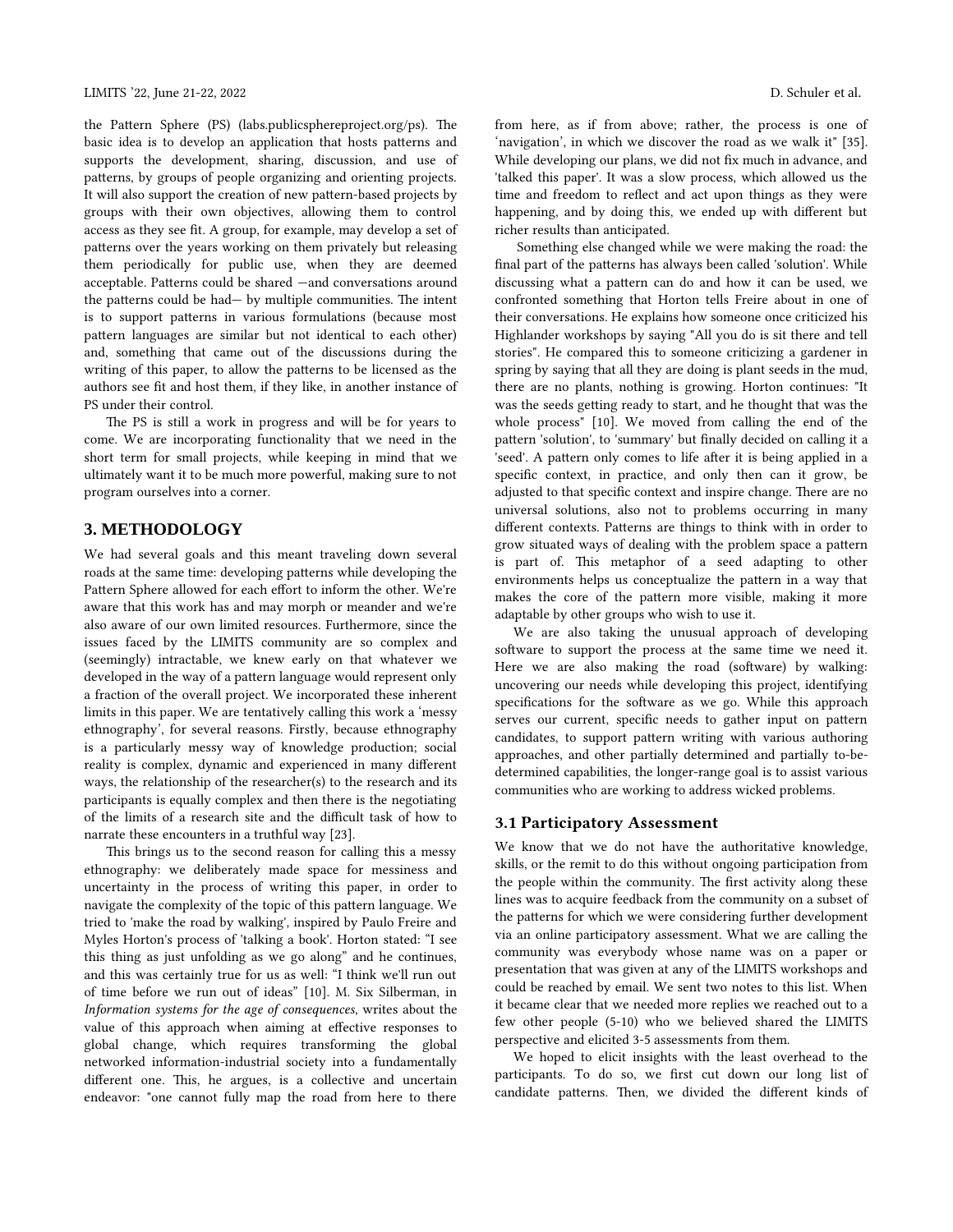patterns we had in mind into subsections as Limits, Liberating Voices and Developers' Recommendations. Dividing the patterns into 3 different categories (via their origin) helped us be more inclusive. We included some patterns that we thought directly related to computing and the limits within computing, some that were part of the *Liberating Voices* patterns list but aligned well with the aims of LIMITS, and some that we as authors and as developers of the Pattern Sphere felt were important. We employed several criteria for choosing the patterns we did, including a diversity of pattern types, some whose themes seemed obviously applicable and some that seemed to be more on the margins. Another reason was to put to the test some of the assumptions of pattern advocates. The language was targeted at both novice and experienced pattern users. The entire set of pattern candidates included **Degrowth**, **Repair**, **Local Knowledge**, **Social and Environmental Linkages**, **Spiritually Grounded activism**, **Liberatory Technology**, **Permacomputing** and 17 more, for a total of 24. Our initial list of candidates was at least double that but we wanted to only present a manageable collection. The names of the 24 patterns and a short description were put on the PS site and participants could mark the pattern candidate as 'in' or 'out' based on how strongly they felt that it should be developed, formulated into a pattern (Fig. 1). The system automatically ranked them (Fig. 2.) according to how many in's, neutrals, and out's they received. Additionally, participants could add comments in relation to individual patterns and to the project as a whole. The system has stored this data, making it easy for people to revise their assessments at a later date and it also creates tables that make it easy to see how the collective assessments add up.

| Dematerialization                                                                                                                                                                                                                                                                                                                                                                                                               |  |  |
|---------------------------------------------------------------------------------------------------------------------------------------------------------------------------------------------------------------------------------------------------------------------------------------------------------------------------------------------------------------------------------------------------------------------------------|--|--|
| Dematerialization was meant to diminish resource use by finding digital<br>alternatives, rematerialization means promoting an understanding of<br>the resource use of digital infrastructure, designing it so fewer natural<br>resources are used and wasted.<br>oneutral / not assessed<br>in<br>out<br>optional commentary                                                                                                    |  |  |
| <b>Thinking Communities</b><br>A worldwide network of Thinking Communities that brings people<br>together in groups that build on common purpose and cooperative spirit<br>will be critical as we search for sustainable solutions to the problems of<br>information and poetic inspiration, and incorporate multiple voices to tell our complex global society.<br>oneutral / not assessed<br>in<br>out<br>optional commentary |  |  |
|                                                                                                                                                                                                                                                                                                                                                                                                                                 |  |  |
| <b>Carbon Audit</b>                                                                                                                                                                                                                                                                                                                                                                                                             |  |  |
| This pattern, itself an example of an appropriate mitigation action, can<br>Through the telling of stories that can't be told in other ways, the Arts of<br>be used in communities, big and small, rich and poor to develop<br>approaches that fit their specific circumstances.<br>neutral / not assessed<br>in<br>$o$ out                                                                                                     |  |  |
|                                                                                                                                                                                                                                                                                                                                                                                                                                 |  |  |

Fig. 1. Candidate Assessment Screen (portion) in Pattern Sphere (PS).

|      | <b>Pattern Language</b>           | Votes (in/out) | <b>Meter</b> | <b>Commentary</b> |
|------|-----------------------------------|----------------|--------------|-------------------|
| ages | <b>Limits Developer Proposals</b> | 17/0           |              | 1 comment         |
|      | <b>Limits Within Computing</b>    | 16/2           | ٠            | 2 comments        |
|      | <b>Limits Within Computing</b>    | 15/0           |              | comment           |
|      | <b>Limits Developer Proposals</b> | 15/0           |              | (none)            |
|      | <b>Liberating Voices</b>          | 15/0           |              | 3 comments        |
|      | <b>Limits Within Computing</b>    | 15/0           |              | 1 comment         |
|      | <b>Limits Within Computing</b>    | 15/0           |              | 1 comment         |

| Repair                                      | <b>Limits Within Computing</b>    | 15/0 | 1 comment  |
|---------------------------------------------|-----------------------------------|------|------------|
| <b>Salvage Computing</b>                    | <b>Limits Developer Proposals</b> | 15/0 | (none)     |
| The Power of Story                          | <b>Liberating Voices</b>          | 15/0 | 3 comments |
| Dearowth                                    | Limits Within Computing           | 15/0 | 1 comment  |
| Local Knowledge                             | <b>Limits Within Computing</b>    | 15/0 | 1 comment  |
| Enoughness                                  | Limits Within Computing           | 15/1 | 1 comment  |
| Limits                                      | <b>Limits Within Computing</b>    | 15/1 | 2 comments |
| Sustainable Design                          | <b>Liberating Voices</b>          | 14/1 | 1 comment  |
| <b>Wholesome Design for Wicked Problems</b> | <b>Liberating Voices</b>          | 14/2 | 5 comments |
| <b>Environmental Impact Remediation</b>     | <b>Liberating Voices</b>          | 13/1 | 4 comments |
| <b>Collapse Informatics</b>                 | Limits Within Computing           | 13/1 | 3 comments |
| <b>Liberatory Technology</b>                | <b>Limits Developer Proposals</b> | 13/1 | 2 comments |
| Permacomputing                              | <b>Limits Developer Proposals</b> | 13/2 | 3 comments |
| Demystification and Reenchantment           | <b>Liberating Voices</b>          | 12/3 | 3 comments |
| <b>Thinking Communities</b>                 | <b>Liberating Voices</b>          | 11/1 | 2 comments |
| Arts of Resilience                          | <b>Limits Developer Proposals</b> | 11/2 | 1 comment  |
| Spiritually grounded activism               | <b>Limits Developer Proposals</b> | 11/3 | 3 comments |
| Appropriate Mitigation Actions              | <b>Limits Developer Proposals</b> | 9/0  | (none)     |
| <b>Benign Computing</b>                     | <b>Limits Within Computing</b>    | 9/2  | 3 comments |
| Carbon Audit                                | <b>Limits Developer Proposals</b> | 8/6  | 3 comments |
| Dematerialization                           | <b>Liberating Voices</b>          | 7/3  | 5 comments |
| Citizens' Tribunal                          | <b>Liberating Voices</b>          | 6/3  | 1 comment  |

**Pattern Title** Social and Environmental Lin The Commons

#### Fig 2. Assessment Ranking Table in Pattern Sphere (PS)

Since our approach involved participatory assessment within a 'messy ethnography' we had the twofold objective to include the LIMITS community in our project as well as to create the road while walking, in other words, creating new tools and methods that were appropriate and tangible as we reached new stages. This can be explained by looking at our approach to reach out to the LIMITS community for their feedback on pattern prototypes we had formed. We knew that to come up with various patterns that would be relevant to the community, we would need to take small steps. Once we had these sub-sections done, we still needed to decide on how to frame these patterns for the participatory assessment. We wanted honest and constructive responses from the community, along with maximum participation. This determined our coding and interface design as well as the content of the assessment we sent out. The initial responses were fewer than we had expected. Fortunately, the comments that accompanied the assessments turned out to be incredibly helpful. From reviewers recommending what patterns needed to not be included (via the "out" button) to suggesting ways to improve the patterns, there were also those who let us know where they could potentially see themselves using these patterns. The information from this step gave us much-needed insight into how to proceed. Based on the votes, we chose three patterns to develop further for the current paper. Those three patterns (in the appendix), are still drafts, individually written, each with their own approach. We aim to develop them further based on responses to this paper and project. The idea remains to develop a complete LIMITS related pattern language. While this is likely to contain many, if not all, of the 24 patterns we initially proposed, the language itself will evolve, taking into account the suggestions we received, while constantly making our pattern descriptions and developments going through the radar by receiving feedback on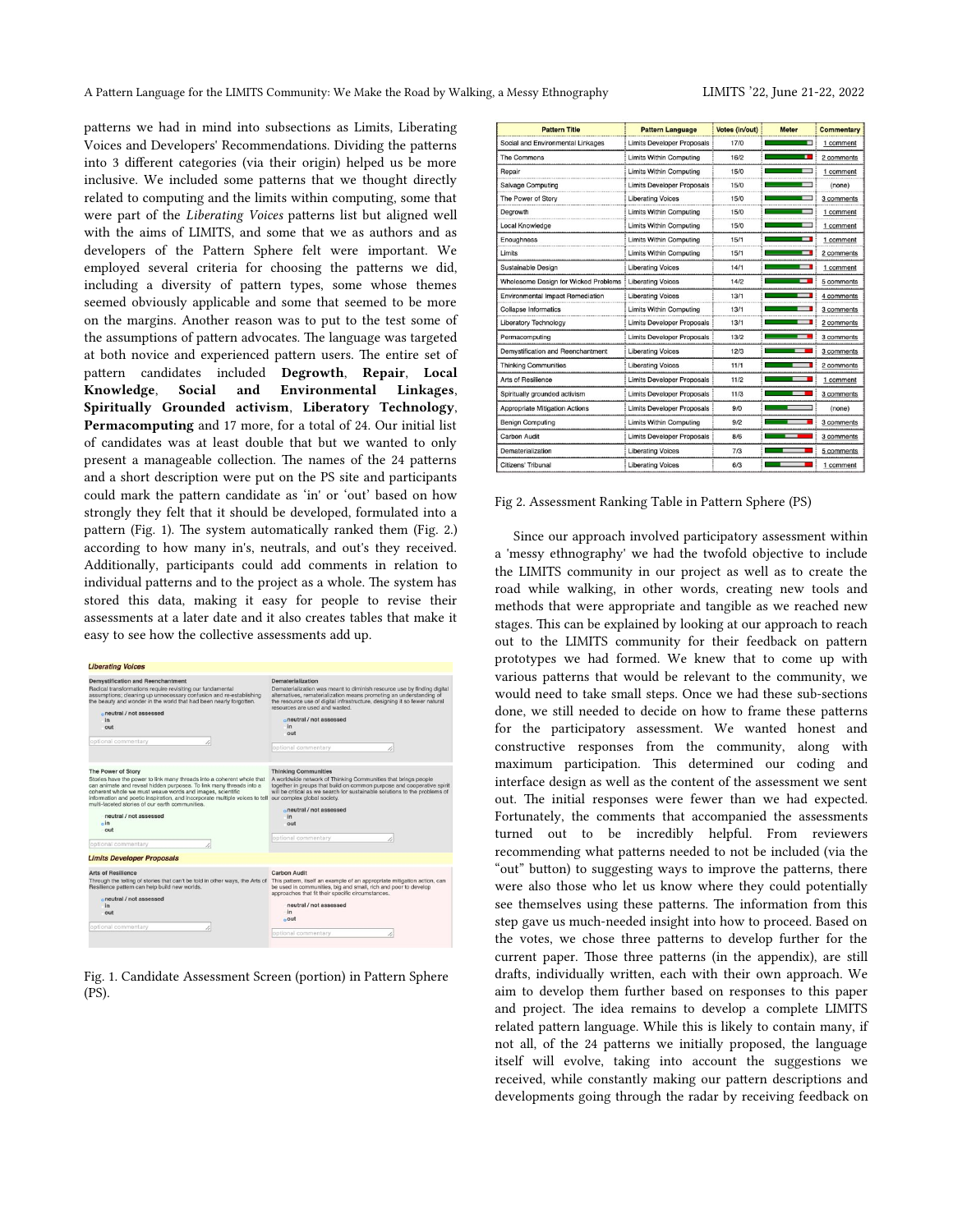them through various online and offline means like surveys, workshops and meetings.

# **4. FINDINGS AND REFLECTIONS**

The feedback from the wider LIMITS community on our proposed patterns helped not only in getting a more holistic understanding of our own project, but also in modifying and redefining some of our patterns. The use of patterns to communicate knowledge and insight within computer/software systems design has changed throughout the years. Techniques and approaches for writing patterns and pattern languages are continually being improved. Since there is no single right way to write patterns, our approach to it also aims at a discourse on how to write patterns effectively.

Of the proposed 24 patterns, **Social and Environmental Linkages** received an overwhelming yes with no respondent voting it out. Thus we decided to develop this candidate into a full-fledged pattern (see Appendix). Other candidates which were well-received by our respondents include **Salvage Computing**, **Degrowth**, **Repair** and **Local Knowledge**. We chose two of these to develop further. **The Commons** as a pattern formed an interesting case; it got the maximum number of upvotes, yet also received 2 downvotes; mostly because the short description of the pattern needed to be more inclusive and specific. Reading the comments helped us see relationships between various patterns that we had not seen previously. Generally speaking, this is an inevitable and positive outgrowth of the pattern language approach: the patterns are *intended* to be used with each other. Ignoring the case of duplication or total subsumption of one pattern concept by another, the pattern language developers must learn how to deal with these potentially 'overlapping' patterns. For instance, **The Commons** had components of **Local Knowledge**, and **Enoughness** could be looked at through the lens of **Degrowth**. This led to the next (and present) stage of our pattern writing, where we analyzed the votes, absorbed the comments and spent some time reworking the patterns. We are in the process of renaming, redefining and reformulating some, while merging others. This incidentally will help with the design of PS, since patterns are intended to be manipulated in these ways, but the computer support for this does not exist.

Several people commented that **Carbon Audit** was inadequate because it oversimplified the problem; carbon is not the only pollutant that is leading to climate change. Clearly some broader meta-pattern involving auditing, such as **Environmental Impact Auditing** was needed and **Carbon Audit** could then be an example in that pattern, or even a pattern under that. On the other hand, Daniel Pargman's work on carbon audits in relation to work-related travel at his university, inspired the idea of the **Carbon Audit** pattern, which might be very useful to computer researchers and academics who travel more often than the regular person. The pattern might also be reconceptualized as an element of **Transparency**, which may overlap with **Citizens Tribunal**. It is up to the developers and users of the language, which level of detail and distinction is needed. Ultimately, this entire exercise showed us

that since none of our patterns had more out votes than in votes, no pattern candidate needed to be rejected at this point.

Some of the comments suggested different interpretations or critical perspectives that would help with future work. For instance, in the verbiage of the **Power of Story** candidate, someone pointed out that it could be put in more explicitly that stories could be employed for both good and bad. Also, in some instances, patterns that weren't placed on the assessment, **Transparency**, for example, one of the patterns in the LV system, seemed useful in the discussion about the **Carbon Audit**.

A strong use case for this pattern language turned out to be education. Several participants in the assessment pointed to this potential. First, someone suggested using the pattern catalogue as a starting point for students wanting to research along the lines of LIMITS, as a collection of ideas to engage with, finding out which ones resonate most with them. Someone raised the question of how an inner (and thus also outer) transformation can be sustainably advanced individually and collectively? They pointed out that most, if not all, patterns require a mindshift in society and ultimately in every individual, which they do not see at the moment —despite all the crises, risks and dangers. They mention that understanding and acknowledging something rationally does not constitute an inner transformation. This observation is important and, in fact, could serve as inspiration for a new pattern, one that could integrate several viewpoints that run through the LIMITS papers (Sam Mann's "Sustainability Lens" certainly is intended to accomplish something like **Mindshift**). Perhaps it could also be partly addressed through the practice-led application of patterns, something proposed by Marvin Landwehr; learning by doing and prioritizing making a real difference. The use of LIMITS related patterns within practice-led research could help this transformation and address another point that was raised; the discussion and application of these patterns by non-experts. Students in different fields, from art and design, to computer science and engineering, could use the patterns to start conversations, brainstorm project ideas, interrogate projects from different angles and hopefully transform, fork and develop the language further.

Admittedly, the current stage of our pattern development for the LIMITS community makes it somewhat premature to come up with a set of evaluations and validations. However, true to our approach of 'messy ethnography' we intend to continue the pattern work: evaluating, improving, and validating the patterns we've started and other promising candidates. The participatory assessment resulted in two major realizations for us: even though the number of respondents we had were less than we expected, the quality of responses and the thoughts put into the comments more than compensated this. Thus, our aim now is to include more people in the assessment (and, indeed, all aspects of the process) while maintaining, if not improving, the quality of assessments we have. A substantial number of our patterns resonated with the larger community. Some feedback on realigning our lens and/or approach has only helped us move further along with this project. Further evaluations will also include which kind of patterns (prescriptive or solution-oriented)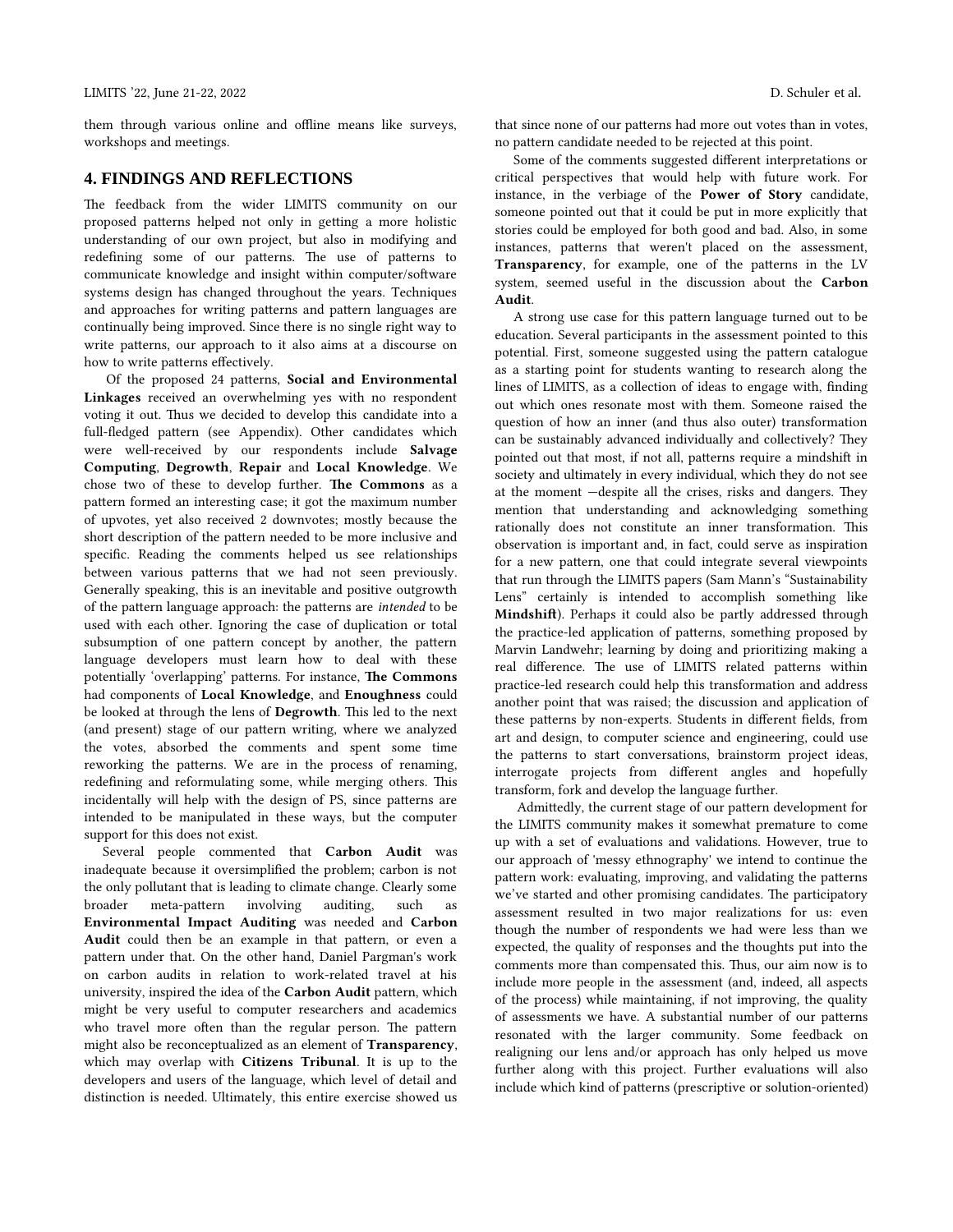are more effective for which problems. While a prescriptive pattern language describes the steps or recipes for solving the problem, a solution-oriented pattern language describes the desired seed, or as is found in some works, the expected result.

Circumstances dictated that we could not 'complete' a pattern language in the time frame allotted. But what to do about the work that didn't get done? e.g. the patterns that were suggested by members of the community, including **Technological Sovereignty of Local Groups** (Landswehr) and **Positive Mindset** (Mann). How might a group present work that has begun but is not finished? The approach that we are developing within PS is the concept of workspaces that are owned by the group that contain patterns and related information. One set of workspaces might contain patterns that have been (1) proposed but not assessed, (2) assessed but not developed yet, (3) recommended (assessed) and under development, (4) released for specific communities, and (5) released for the world. As part of laying out work for going forward, the 100 or so ideas that seem worthy of consideration as patterns that can be found in the LIMITS papers could be entered into the first stage of the workspace, in addition to the ones suggested above and the ones from the initial list, from which the 24 patterns that went into the online assessment were drawn.

# **4.1 Links between LPL and PS**

How can the LIMITS related pattern language inform the development of the Pattern Sphere? During the writing of this paper, a few patterns seemed to be particularly interesting to apply during the development of the PS. **The Commons**, one of the Liberating Voices patterns, and one that received very high marks in the PS rankings seems particularly relevant. One lesson from the pattern is that Commons are managed; they have "specific rules and social norms … that can help us protect and manage our common assets" which presents the possibility that the LIMITS community itself should manage not just the patterns it produces but the entire project on the site. Thinking more broadly, it also suggests that any federation of PS sites, could be governed by its members, each "member" being a node on a network of PS instances, as well. It also has implications for how the code is licensed. One implication in terms of helping to create a freely available resource is that it should be licensed using an open source license which allows for copying, modification and redistribution of the code (and, possibly, the patterns they develop) except for commercial purposes [4]. In practice, this would require well documented code that facilitates this sharing and reuse by others. Another pattern that can be applied is **Salvage Computing**, by making sure the PS can be accessed on older devices and is usable for people with intermittent Internet connectivity. This means keeping the web design simple and lightweight, requiring little client-side computation and by for instance making it possible to download an offline version of a pattern language [29]. **Local knowledge** and **Participatory Design** could inform the design of a system that allows for self-hosting, meaning a community can run a local version of the PS on their own server, with their own dedicated pattern languages stemming from their local context,

linking back to the feminist principle of situated knowledges [12]. We have discussed the possibility of a federated PS, in which local instances could choose to exchange patterns with other instances.

One of the current design goals is facilitating the transfer of patterns to and from PS depending on the nature of the license. The assessment capabilities in PS were added in order to support this work. As work continues on this pattern language, we will continue to build out the PS to accommodate the needs that arise for that. At the same time, we plan to incorporate patterns and pattern languages from other relevant domains, with the hope of encouraging the cross-fertilization that will be vital if we are truly going to make any progress on the wicked problems before us.

# **5. FUTURE WORK**

We presented ourselves with the challenge of how to conduct a focused, but messy, project to make tangible progress towards developing a pattern language for the LIMITS community. Because we knew that we could not complete a pattern language in such a short period, we developed a plan to take meaningful steps along the way to a complete product. It also meant designing an online system, the Pattern Sphere, to keep track of partially completed work, that would continue to host patterns and promote assessments and conversations about the patterns.

To this end we have identified dozens of patterns that we suspect are appropriate to the LIMITS community, had some of the candidates assessed by the community, created early approximations of three new patterns (**Salvage Computing**, **Social and Environmental Linkages**, and **Local Knowledge**), and worked together to develop design ideas and operational code to support these activities.

Future work in developing the pattern language will consist of a continuation of the development of both the Pattern Sphere software and the pattern language, in conversation with the community and beyond. By pushing through with this project and moving to next steps, we will continue to inform the design of the PS, particularly the evolution of patterns, from identifying candidates to formulating complete patterns. We also plan to convene workshops that move this forward in various ways, such as using the patterns in the classroom for brainstorming and designing. Our hope is that the patterns will be used for discussion and debate but also for the development of actual collaborations and projects.

The LIMITS Community is hoping to help address the wicked problem of computing within limits. Ironically that problem is seemingly limitless; it is ubiquitous and takes different forms in different contexts. We (and others) believe that patterns that represent useful abstractions that can be adapted to local circumstances can help represent and leverage the collective knowledge and wisdom that will be needed to address Computing within Limits issues.

The focus on limits for the workshop series planted the seed for a very rich set of explorations. Over a short period of time the LIMITS community has brought together a rich trove of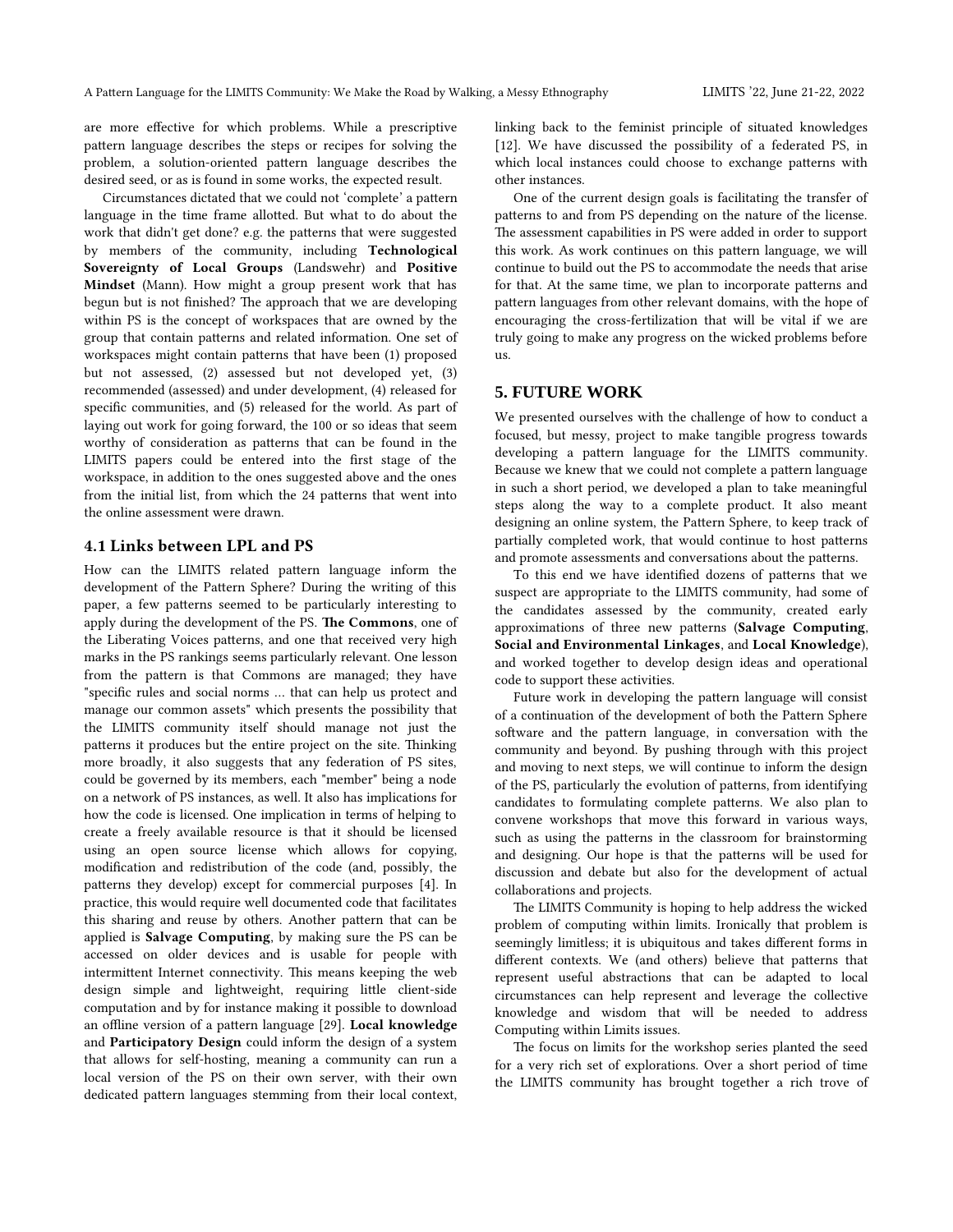ideas and interrogations: from our non-exhaustive reading of the LIMITS papers it seems that over 100 ideas could be formulated as patterns. Our hope is that in some way this pattern-based approach can help capture some of this intellectual and compassionate richness of the community and move that forward, both within the community and beyond. Naturally we hope that the community will find this work interesting and useful and will work with us to improve the areas where it is lacking.

### **REFERENCES**

- [1] Christopher Alexander, Sara Ishikawa, and Murray Silverstein. 1977. A Pattern Language. Oxford University Press, New York.
- [2] Kate Aronoff, Alyssa Battistoni, Daniel Aldana Cohen, and Thea Riofrancos. A planet to win: why we need a Green New Deal. Verso Books, 2019.
- [3] Eli Blevis, Kevin Makice, William Odom, David Roedl, Christian Beck, Shunying Blevis, and Arvind Ashok. 2007. Luxury & new luxury, quality & equality. In Proceedings of the 2007 International Conference on Designing Pleasurable Products and Interfaces, Helsinki, 296–311. DOI:https://doi.org/10.1145/1314161.1314188
- [4] David Bollier. 2008. The Commons. Public Sphere Project. Retrieved March 30, 2022 from http://www.publicsphereproject.org/content/commons
- [5] Alan Borning, Batya Friedman, and Deric Gruen. "What pushes back from considering materiality in IT?." Proceedings of the 2018 Workshop on Computing within Limits. 2018.
- [6] Andrew Dobson. "Social justice and environmental sustainability: ne'er the twain shall meet." Just sustainabilities: Development in an unequal world (2003): 83-95.
- [7] Anne Fischel, and Lin Nelson. 2002. Local knowledge in the age of globalization, Washington Center News, Fall. Retrieved April 1, 2022 from https://wacenter.evergreen.edu/sites/wacenter.evergreen.edu/files/ fall2002\_0.pdf
- [8] Jennifer Gabrys. 2012. Salvage. In Depletion Design: A Glossary of Network Ecologies. Institute of Network Cultures, Amsterdam, 137–140.
- [9] Udit Gupta, Young Geun Kim, Sylvia Lee, Jordan Tse, Hsien-Hsin S. Lee, Gu-Yeon Wei, David Brooks, and Carole-Jean Wu. 2021. Chasing Carbon: The Elusive Environmental Footprint of Computing. In 2021 IEEE International Symposium on High-Performance Computer Architecture (HPCA), 854–867. DOI:https://doi.org/10.1109/HPCA51647.2021.00076
- [10] Myles Horton, Brenda Bell, John Gaventa, and John Marshall Peters. 1990. We Make the Road by Walking: Conversations on Education and Social Change. Temple University Press, Philadelphia.
- [11] Esther Jang, Matthew Johnson, Edward Burnell, and Kurtis Heimerl. 2017. Unplanned Obsolescence: Hardware and Software After Collapse. In Proceedings of the 2017 Workshop on Computing Within Limits, ACM, Santa Barbara California USA, 93–101. DOI:https://doi.org/10.1145/3080556.3080566
- [12] Donna Haraway. 1988. Situated Knowledges: The Science Question in Feminism and the Privilege of Partial Perspective. Feminist Studies 14, 3 (Autumn 1988), 575–599.
- [13] Josh Lepawsky. 2020. Towards a World of Fixers Examining barriers and enablers of widely deployed third-party repair for computing within limits. In Proceedings of the 7th International Conference on ICT for Sustainability (ICT4S2020), Association for Computing Machinery, New York, NY, USA, 314– 320. DOI:https://doi.org/10.1145/3401335.3401816
- [14] Henry Lieberman and Christopher Fry. 2015. Understanding the Limits of Competitive Processes. First Workshop on Computing within Limits (2015).
- [15] Devine Lu Linvega. 2021. Notes on Longtermism and Sustainability. Retrieved April 10, 2021 from https://wiki.xxiivv.com/site/longtermism.html
- [16] Steve Lord. 2020. The 100 Year Computer. Tales From The Dork Web. Retrieved March 29, 2022 from https://thedorkweb.substack.com/p/the-100 year-computer
- [17] Samuel Mann, Oliver Bates, Glenys Forsyth, and Phil Osborne. 2018. "Regenerative computing: De-limiting hope." In *Proceedings of the 2018 Workshop on Computing within Limits*, pp. 1-10. 2018.
- [18] Francisco Martinez. 2020. Politics of recuperation: repair and recovery in postcrisis Portugal. Bloomsbury Academic, London and New York.
- [19] Robert Merton. 1968. *Social Theory and Social Structure*. Simon and Schuster, New York, NY.
- [20] Nicolas Nova and Anaïs Bloch. 2020. Dr. Smartphones: an ethnography of mobile phone repair shops. IDP. Retrieved March 29, 2022 from https://hal.archives-ouvertes.fr/hal-03106034
- [21] Ginger Nolan. 2016. Bricolage… or the Impossibility of Pollution. e-flux. Retrieved April 1, 2021 from https://www.e-flux.com/architecture/structuralinstability/208705/bricolage-or-the-impossibility-of-pollution/
- [22] Daniel Pargman. 2015. On the Limits of Limits. First Workshop on Computing within Limits (2015).
- [23] Alexandra Plows. 2018. Messy ethnographies in action. Vernon Press, Delaware.
- [24] Mireia Roura, David Franquesa, Leandro Navarro, and Roc Meseguer. 2021. Circular digital devices: lessons about the social and planetary boundaries. Workshop on Computing within Limits (June 2021). DOI:https://doi.org/10.21428/bf6fb269.3881c46e
- [25] Barath Raghavan and Shaddi Hasan. 2016. Macroscopically sustainable networking: on internet quines. In Proceedings of the Second Workshop on Computing within Limits (LIMITS '16), Association for Computing Machinery, New York, NY, USA, 1–6. DOI:https://doi.org/10.1145/2926676.2926685
- [26] Barath Raghavan and Justin Ma. 2011. Networking in the long emergency. In Proceedings of the 2nd ACM SIGCOMM workshop on Green networking (GreenNets '11), Association for Computing Machinery, New York, NY, USA, 37–42. DOI:https://doi.org/10.1145/2018536.2018545
- [27] Christian Remy and Elaine Huang. 2015. Limits and sustainable interaction design: Obsolescence in a future of collapse and resource scarcity. First Monday 20, 8 (2015). DOI:https://doi.org/10.5167/uzh-110997
- [28] Horst Rittel and Melvin Webber. 1973. "Dilemmas in a General Theory of Planning". *Policy Sciences*. 4: 155–169.
- [29] Roel Roscam Abbing. 2021. 'This is a solar-powered website, which means it sometimes goes offline': a design inquiry into degrowth and ICT. Workshop on Computing within Limits (June 2021). DOI:https://doi.org/10.21428/bf6fb269.e78d19f6
- [30] Samar Sabie, Maha Salman, and Steve Easterbrook. "Situating shelter design and provision in ICT discourse for scarce-resource contexts." Proceedings of the Second Workshop on Computing within limits. 2016.
- [31] Douglas Schuler. 2008. Liberating voices: a pattern language for communication revolution. MIT Press, Cambridge, Mass.
- [32] Douglas Schuler. 2016. "Empowering Limitations." Proceedings of the Second Workshop on Computing within limits.
- [33] Douglas Schuler, Aldo de Moor, and Greg Bryant. "New Community Research and Action Networks Addressing Wicked Problems Using Patterns and PatternLanguages." *Proceedings of the 7th International Conference on ICT for Sustainability*. 2020.
- [33] Douglas Schuler. 2020. The Green New Deal is the Real Deal. https://newyork.thecityatlas.org/lifestyle/the-green-new-deal-is-the-realdeal.
- [35] M. Six Silberman. 2015. Information systems for the age of consequences. First Monday 20, 8 (2015). DOI:https://doi.org/10.5210/fm.v20i8.6128
- [36] Solderpunk. 2020. The Standard Salvaged Computing Platform. Retrieved March 12, 2021 from gopher://zaibatsu.circumlunar.space:70/0/~solderpunk/phlog/the-standardsalvaged-computing-platform.txt
- [37] Brian Sutherland. 2021. Design Aspirations for Energy Autarkic Information Systems in a Future with Limits. Workshop on Computing within Limits (June 2021). DOI:https://doi.org/10.21428/bf6fb269.8b56b095
- [38] Marloes de Valk. 2021. A pluriverse of local worlds: A review of Computing within Limits related terminology and practices. Workshop on Computing within Limits (June 2021). DOI:https://doi.org/10.21428/bf6fb269.1e37d8be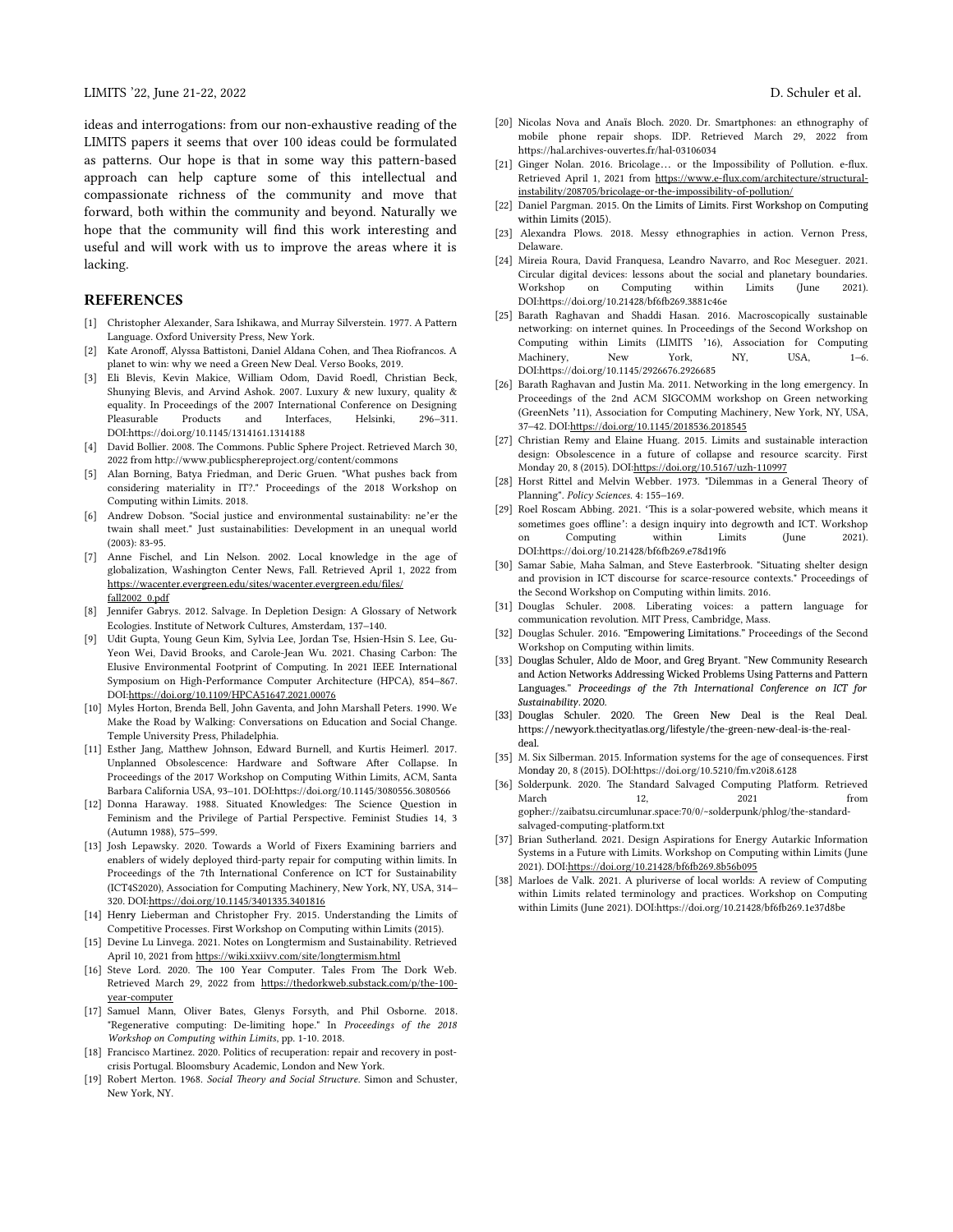# **APPENDIX**

# **Salvage Computing**

### **Pattern introduction**

This pattern links repair practices with the potential of planned longevity and working with waste as a resource [38]. There are many papers in the history of LIMITS dealing with this topic, leading to a very rich pattern.

### **Links**

Right to Repair, The Commons, Open Source Ecology, Local Knowledge, Degrowth, Enoughness, Permacomputing, Environmental Impact Mediation.



Fig. 3. Detail of the iFixit Repair Manifesto, by iFixit.

#### **Problem**

Information and Communication Technology requires immense amounts of resources; metals, rare earth minerals, water, silicon and plastics as well as fossil fuels for their extraction, transport, production, use and disposal. The production and disposal of ICT hardware takes place, for the largest part, in countries with little environmental, health and safety regulations, polluting bodies, water, air and soils, for the largest part in the Global South. The resource use associated with ICTs is going to grow, since it is a rapidly growing industry that is currently selling the hardware and services required for the so-called 4th industrial revolution, encompassing the Internet of Things —including anything from industrial applications to smart fridges, from smart cities to selfdriving cars—AR, VR, mobile media and games and their accompanying 5G telecommunication network and data centers closer to the edge of networks.

This growth happens in a rapid upgrade-or-die cycle. Planned obsolescence is implemented in hardware as well as software. Hardware is not made to last, and often contains components that will break relatively fast, even though for instance microchips, can last for decades. Because the hardware is often made in an unrepairable way—meaning if it breaks, it can only be replaced entirely, even if only one small component is broken—because it is cheaper to produce and it forces people to buy the product again relatively fast. Next to that, software and firmware for devices are not maintained after a certain time, so that even if the hardware still functions, the device becomes unusable because of faltering or insecure software. Lastly, software and services are increasingly demanding, needing faster CPU's, GPU's and for instance higher resolution screens, forcing hardware upgrades as well. The salvage computing pattern tries to address this problem of wastefulness and pollution that is happening on an industrial scale, by locally working with what is already there.

#### **Context**

Salvage computing means making use of locally available discarded hardware, transforming it into a renewed resource. It involves hardware repair and maintenance, the development and maintenance of open source software for older devices for which manufacturers have stopped their software support, hardware sharing, and lobbying policy makers to create regulation and legislation that enable these practices.

Reasons for using this pattern can be an environmental ethics incompatible with the wasteful practices of the technology industry. Microprocessors for instance, can last for decades, and should be considered a precious resource based on the embodied energy they represent. Chip manufacturing, as opposed to hardware use and energy consumption, accounts for most of the carbon output attributable to hardware systems [9]. Another reason to turn to salvage computing could be economic, as buying new hardware is expensive and not affordable for many. Which leads to the third reason: inclusivity. Keeping up with the latest developments in hardware and software is not affordable for most, globally, and therefore excludes the disadvantaged from participation in using digital services and software that require recently produced hardware. This exclusion puts the already marginalized at a further socio-economic disadvantage, and reinforces the digital divide. There are other social justice related reasons, especially solidarity with workers in production facilities and formal as well as informal e-waste processing, who are exposed to toxic materials, hazardous working conditions and are poorly remunerated. Next to that, the environmental harm in the form of pollution, water and energy use, further endangers the health and well-being of workers and citizens living in proximity of factories, microchip fabrication plants and mining facilities.

There are many stakeholders involved in this pattern: citizens, software developers, engineers, policy makers, lobbyists, repairshop owners and workers, repair cafe organizers and visitors, educators, hardware producers,, factory workers, miners and workers in informal and industrial e-waste processing facilities.

#### **Discussion**

Salvage computing has been described in several LIMITS papers in the past and together they provide insight into the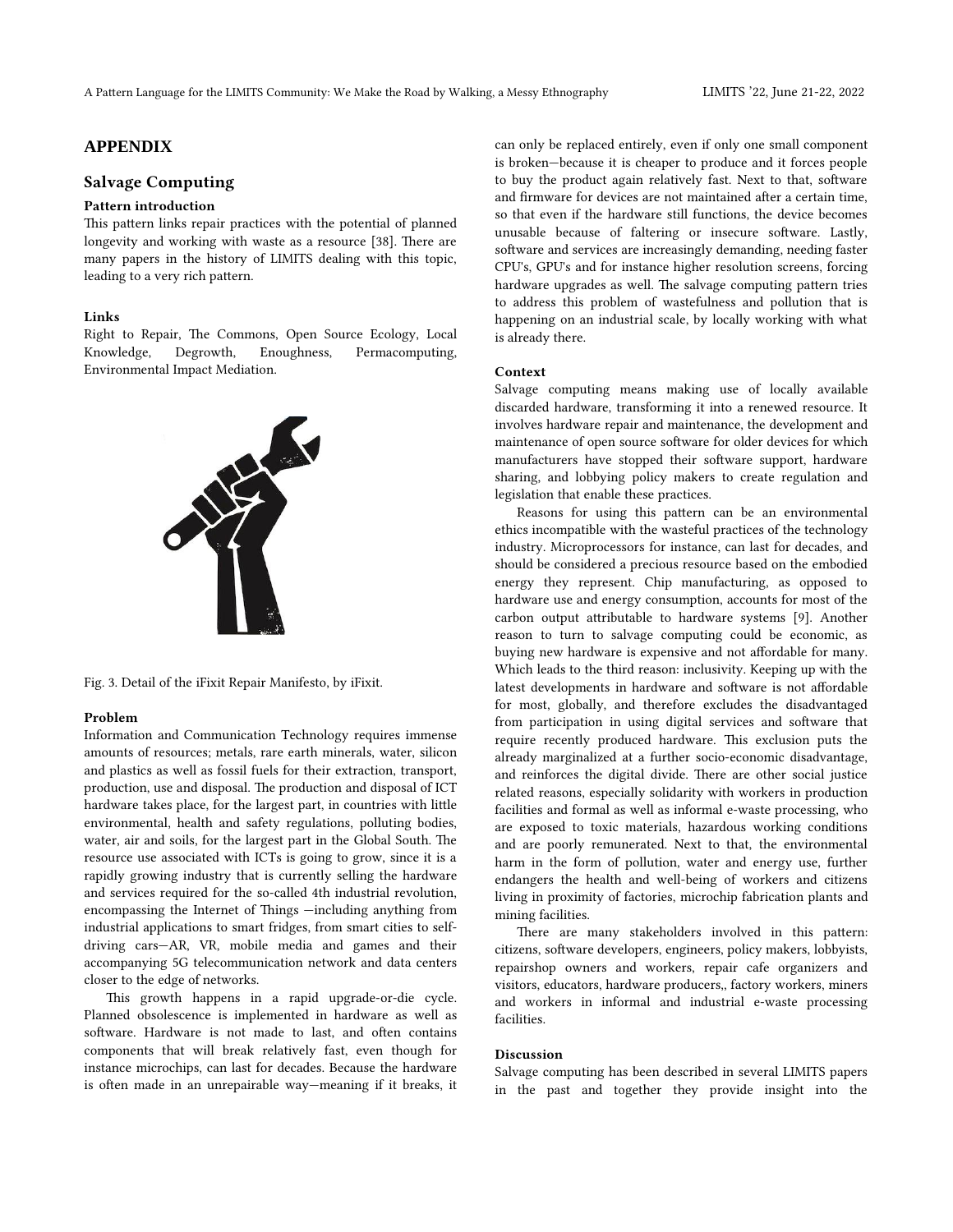applications, obstacles and potentials of this pattern. Barath Raghavan and Justin Ma discussed future scenarios involving resource and energy scarcity and point to reuse of hardware and software in computer networks as a way to avoid the construction of too many new devices with high embodied energy costs. They argue for networking technology to follow the principles of Appropriate Technology, including making devices simple, composed of local materials and easy to repair [26]. As Barath Raghavan and Shaddi Hasan point out in their paper *Macroscopically Sustainable Networking: On Internet Quines*, a salvage Internet is one way to drastically decrease the Internet's dependencies, removing the need for manufacturing and transportation, as it uses only common, locally available components. They acknowledge it cannot be sustained in the long-term because it relies on functioning, or at least repairable, hardware [25].

In *Towards a World of Fixers*, Josh Lepawsky addresses this problem and identifies barriers and enablers to third party repair in the contexts of design, manufacturing, policy, and practice. One of the barriers Lepawsky mentions is planned obsolescense —the design for reduced service life. Ways manufacturers achieve this is through making the replacement, repair or upgrade of components difficult or impossible. An example is the loss of user-detachable batteries, and using adhesives or soldering components to boards instead of using screws and bolts, and if screws and bolts are used, using proprietary ones. Next to that he mentions the use of restricting end-user license agreements and the criminalization of third-party repair. Roura et al. analyse the eReuse project in Barcelona and identify the association of reuse with poverty as an obstacle, as well as bookkeeping practices that devalue devices faster than their actual lifespan, creating the idea of valueless items that will trigger them to purchase new devices instead [24].

Enabling factors Lepawsky identifies are legislation and regulation requiring manufacturers to make devices repairable, with as a first step advocacy for right-to-repair legislation. Only after these changes in design, manufacturing, and inherently the business models of hardware producers, have materialized, can there be a thriving network of independent, DIY maintenance and repair practitioners [13]. Brian Sutherland mentions the importance of enforcing manufacturers to use universal components, connection standards and interchangeable parts such as USB to ensure current and future compatibility between devices [37]. If repairing is not an option, reusing a device in a different way than its intended purpose, is another path, as pointed out by Remy and Huang. They also mention the enabling of a shift in lifestyle choices, one from wanting to possess the latest gadget to one in which it is desirable to own a device for a long time [27]. Blevis et al. call this New Luxury, where products are considered luxurious because they are of high quality and standard, not because they are expensive [3]. Heirloom computing is a related term, that expresses the desire for long lasting computing hardware that could be passed down from generation to generation [16].

Enabling factors on the software-side are discussed by for instance Devine Lu Linvega, one of the voices of the solarpunk merveilles.town Mastodon instance. They propose that creating software targeting old hardware might be a better approach than a focus on low-power, single-purpose computers, that may have lower energy consumption during their lifetime, but do require manufacturing [15]. Gemini protocol creator Solderpunk thinks along similar lines when writing: "the real long-term future of computing consists of figuring out how to make the best possible use we can out of the literal millions of devices which already exist". He argues that operating systems that still run on older hardware, and the software running on those operating systems, are very valuable things to develop and to maintain. He lists several things developers and users can do as 'good solarpunk praxis', with at the very top not buying any new devices, and instead investing in user-servicable used ones. He advises developers to invest in an (at least) 10 year old device and test their software on it, to push back against software 'progress' deprecating still functioning hardware. He also advises to support projects which develop software running on older or unsupported hardware, and those trying to 'jailbreak' locked down devices to make them more general purpose; by donating hardware, writing code, writing documentation or donating money [36].

Enabling factors in the DIY field of repair are skillsharing, documentation of repairs and the sharing of that documentation. In their paper *Unplanned Obsolescence: Hardware and Software After Collapse*, Jang et al. emphasize the need for social networks and institutions of people interested in computer repair, as they might prove invaluable for sourcing parts and maintaining the skills needed for successful repair culture [11]. There are currently several online communities involved in documenting repairs to consumer electronics, including computers and smartphones; the most prominent example is iFixit, a website with over 80,000 documented repairs (Fig. 3). The website also sells commonly needed materials, tools and spare parts. The Restart Project, a UK based organisation that started in 2013, is organising repair events across the UK and internationally. The project also lobbies for the Right to Repair in the UK and Europe. Lastly, in the Netherlands, many city councils have started repair cafés that welcome citizens to bring their broken devices in for repair in community centers. The Repair Café initiative was started in 2009 by journalist and activist Martine Postma in Amsterdam. Today, there are about 2000 cafés worldwide. Next to these grassroots initiatives, there is also a lively commercial smartphone repair culture consisting of small shops, also extending into hacklabs and fablabs, with an associated ecosystem of sourcing spare parts and skill sharing; unauthorized, sometimes very creative and often illegal interventions [20].

Scholar Jennifer Gabrys describes salvage as a practice of engaging with the discarded "with an eye to transforming what is exhausted and wasted into renewed resources" [8]. She adds the important observation that this process also means engaging with the conditions that led to disrepair; planned obsolescence, the rapid upgrade-or-die cycle of the tech industry and consumer capitalism in general, not to mention the impact of this on the Global South, which is receiving the West's e-waste and suffers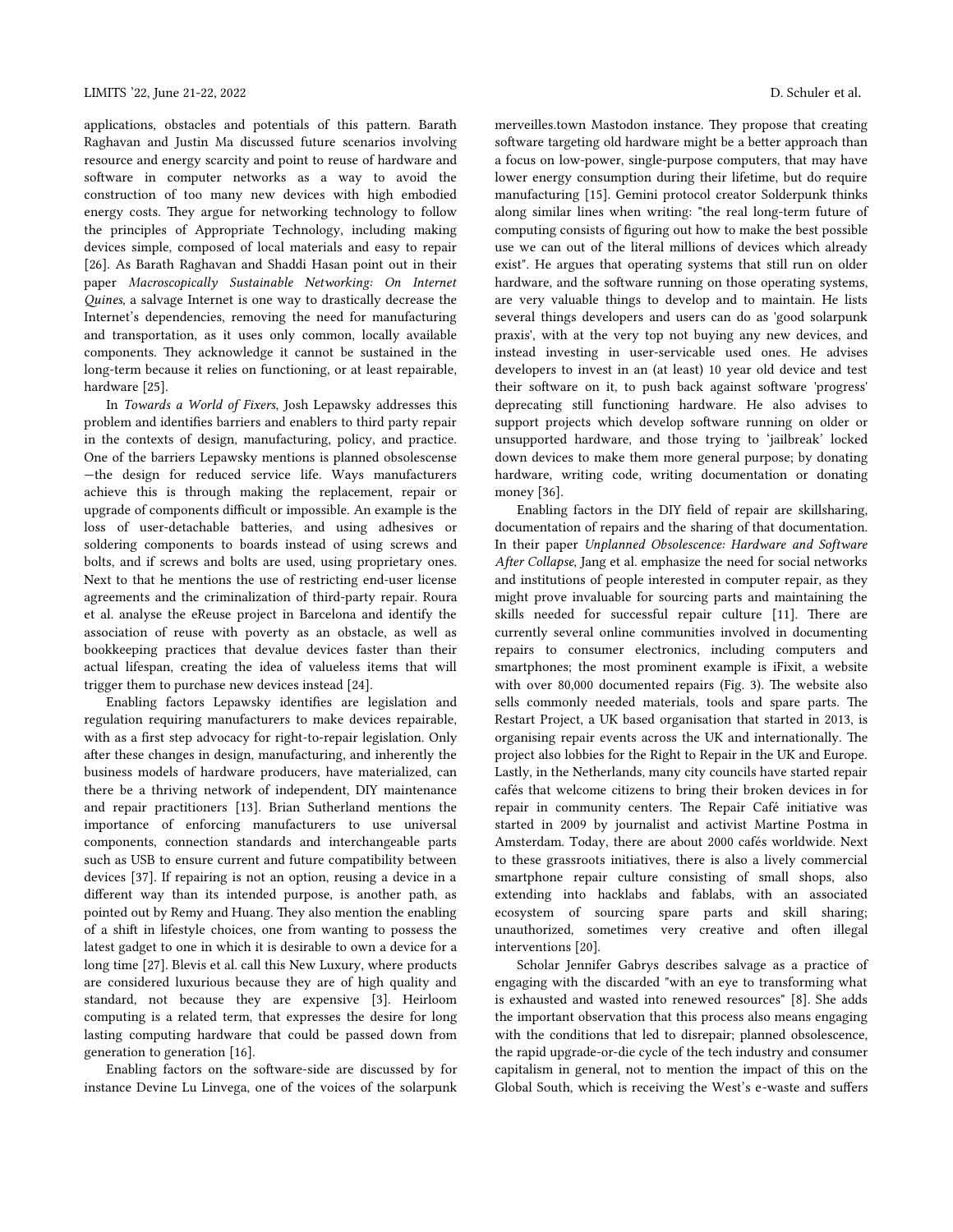the pollution caused by the production of the Global North's technology. The Right to Repair campaign engages with one of these conditions: planned obsolescence. The campaign was started in 2019, with as long term goal to remove the barriers to repair products, and in the short term ensure the EU introduces a scoring system on repairability as part of the existing energy label for all energy-consuming products. The campaign gathers 40 organizations from more than 16 European countries. Thanks to the successes of the Right to Repair movement in Europe, repair practices are gaining momentum there.

Out of precarity, and because of the ongoing impact of colonialism, there are very rich and creative repair practices in existence—Jugaad, Gambiarra, Resolver, Shanzhai. Because of the sudden attention in the West to e-waste and supply chains, these practices of improvisation are appropriated and fetishized, yet as Ginger Nolan argues, the romanticizing of the inventiveness of these practices can function as an excuse to keep economic instability and precarity in place [21]. Instead, a focus on reviving historical, local repair practices that have become scarce or have disappeared could be a way to revive not only more sustainable practices using locally sourced material, but also reviving the skills that cannot be transmitted digitally, as well as traditional forms of negotiating value through the process of fixing, also things that cannot be quantified, such as the social role of repairers within a community [18].

Considering today's urgent need to shrink consumption of resources, it is surprising to see that from the list—reduce, reuse, repair and recycle—the last one is the most wasteful, yet has gotten most attention. This emphasis on recycling can only be explained because the other three point to economic degrowth, an unpopular topic in mainstream politics to date. This shows the importance of a political agenda, next to design and praxis.

#### **Seed**

The salvage computing pattern can be practiced at multiple scales. The largest scale is the one of developing and supporting a political agenda focused on degrowth and alternative economic models. One scale smaller, there is the demand for new laws requiring producers of electronic devices to make their products last long (planned longevity), repairable, with among other things: modular design, production of replacement parts for models for a substantial time after the release of a product, software and firmware updates and the eventual release of those as open source software, allowing others to take over after support is no longer required by law. Yet one scale smaller, there is the support and growth of local repair economies, both commercial ones as well as grassroots and activist projects, from repair-shops to repair-cafes. This support could include the legalizing of repair activities on proprietary hardware, as well as financial support for community projects. At the scale of software development, a focus on open source software and operating system development for older devices would support this pattern. Locally as well as online, the construction of a knowledge commons on how to do repair and hands-on skill sharing can help individuals and communities looking to engage with this pattern.

# **Social and Environmental Linkages**

## **Pattern Introduction**

The Social and Environmental Linkages candidate was originally proposed as a pattern for a proposed Green New Deal pattern language [34]. This linkage was present in the original GND that was proposed to the US Congress, but the thought was to formalize it because other people working in this realm might not realize that it is a core principle. We selected this pattern to begin work on at least partially because of the strong endorsement of those who participated in the online assessment (17 ins, 2 neutrals, 0 outs). The interesting thing to see was how much this focus on the linkage between the two perspectives was present in the LIMITS papers — perhaps all of them. Finally, exploring this principle as a pattern helped promote thinking on how it might become more usable, but it is currently very much a draft.



Fig. 4. Todros Geller - Todros Geller - [Fun Land tsu Land \(From](https://archive.org/details/funlandtsuland00gell) [Land to Land\)](https://archive.org/details/funlandtsuland00gell) - 1937 – endpaper. Public domain.

### **Links**

Local knowledge, Power Research, Voices of the Unheard, Follow the Money, Grassroots Public Policy Development, Self-Designed Development, Environmental Impact Remediation, The Commons, Arts of Resilience, Citizen Tribunal, Environmental Impact Mitigation, Salvage Computing, Transparency

### **Problem**

The fact that the social world of trade, culture, consciousness, etc. influences the environmental world — and vice versa — is obvious to anyone who thinks about it. On the other hand, questions about what to do about those linkages and where to go with them, are often omitted or undervalued in relation to considerations that focus to one world or the other. Some environmental remedies may end up hurting precarious communities [2].

Identifying environmental degradation and tipping points for environmental crises, clearly two important elements of environmentalism, are by themselves insufficient for addressing them. It is also the case that trying to inject technology into a situation without thinking of the linkages is likely to result in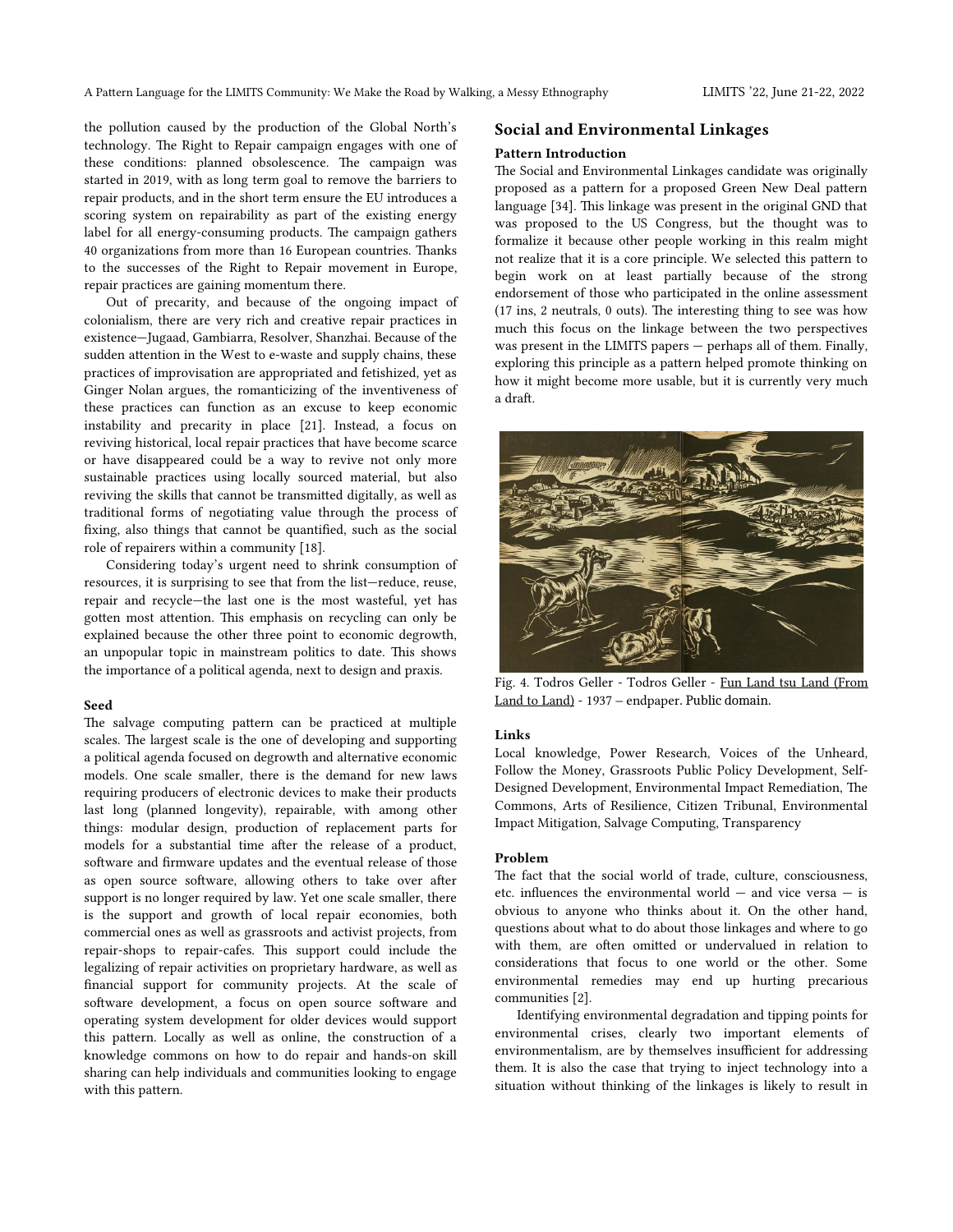unintended consequences; work in the social world to distribute it, advocate for it, adopt it, reject it etc. must be part of the program.

#### **Context**

Linking social and environmental factors should be inherent in the work of the LIMITS community—and to virtually any other project concerned about social justice and/or environmentalism. This pattern should be useful, both implicitly or explicitly, whenever analyzing or designing for environmental or social amelioration.

#### **Discussion**

The original concept that inspired the work on this pattern was in relation to the Green New Deal. The genius—and the audacity —of the Green New Deal is that it acknowledges that environmental problems such as climate change and species disappearance and social problems such as poverty, mass incarceration, xenophobia, and war are inextricably linked. And like the original New Deal, the Green New Deal is extremely wide-ranging with respect to the magnitude of resources proposed and the breadth of its consideration, which addresses agriculture, energy, transportation, economic security, the environment, and the entire social sphere besides.

Unfortunately, unlike the Green New Deal, policy is often developed around a single goal, often from an efficiency point of view, and often is simply imposed on people. Thus, all countries should reduce their use of oil or coal regardless of how the burden fell and on whom. Realizing the connections between social problems and environmental issues, especially where one exacerbates the other or when reducing one reduces the other, should offer clues as to where to look for interventions.

Which is not to say that this will be easy. As Dobson points out, neither social justice nor environmental sustainability necessarily produces the other [6]. And, for example, if increased environmental sustainability raises the taxes or makes gas prices higher than some kind of resistance is virtually guaranteed. In fact, it's not an easy matter to convince some people that computing can have any detrimental effects on the environment, presumably because the connection is harder to see and because of portrayal as a "green industry" [5].

#### **What Linkages?**

Human activity, as we know, is now the main driving force behind the major changes that are now disrupting the Earth's systems. But in many ways this is just the beginning of the story.

We need to know what types of human activities are behind these changes? How do they work and how can they be interrupted or diverted? Sabie, Salman, and Easterbrook, for example, discuss how the computer has revolutionized the field of architecture, allowing new dazzling buildings to be built, but are asking the ICT community to accept the "challenge of providing shelter, primarily housing, in existing and future scarce-resource contexts." [30]

Who are the stakeholders? They include the people who affect the changes, the people who must endure the consequences, and the people in between. What can we do with the information? For one thing, it must be recognized that people in marginalized communities are often also in environmentally compromised areas. Linking the social and the environmental means including people from these communities in any conversation or deliberation that will affect them and find an appropriate approach not as an economic rationalistic imposed "solution" but derived through an ongoing negotiating process.

### **What Does Computing Have to Do With It?**

Computer scientists, researchers, and practitioners—and the people that pay them—are reshaping the world — or at least they are making the reshaping happen more quickly. The impacts of computing are linked to both the social field and the environment, sometimes through propagating ignorance on the global scale, sometimes helping us further our understanding.

What damage are we enabling? What are our roles and which ones can we step into? Powering the cloud has just bypassed the airline industry in terms of carbon and other pollutants. And crypto currency mining, like actual mining, is consuming vast, increasing amounts of energy, reenacting the fairy tale through spinning bits into gold. Computing as a vast collective activity has gone beyond enabling others to cause damage in their own way to being actual, direct producers of damage. Moreover, the hardware we employ (and throw away in record numbers) is constructed using rare earth metals that are acquired under harsh conditions that degrades both human and environmental health [2[.

This pattern suggests that linkages might prove themselves to be important tools. What leverage points might we identify and leverage? The more we know about this the better our chances become. It might turn out, for example, that if the miners in the [Democratic Republic of the Congo](https://en.wikipedia.org/wiki/Democratic_Republic_of_the_Congo) decided to unionize, then a demand for transparency in supply chains at the same time, might be well-warranted.

The relationship between the social and environmental worlds to be thoroughly considered and explicitly linked in any policy that gets developed.

#### **Seed**

Linkages connect stakeholders, tools, outcomes, goals, social and environmental entities and processes. We find and identify existing linkages. But, crucially, we also invent them. The LIMITS community links computing with sustainability issues. It also helps establish new links between people.

Linkages is an important concept but we need to go beyond that. We need to seek out the value of knowing about linkages. How can we help identify, hypothesize, leverage, illustrate, write stories about, rewrite, rewire, or create new necessary linkages?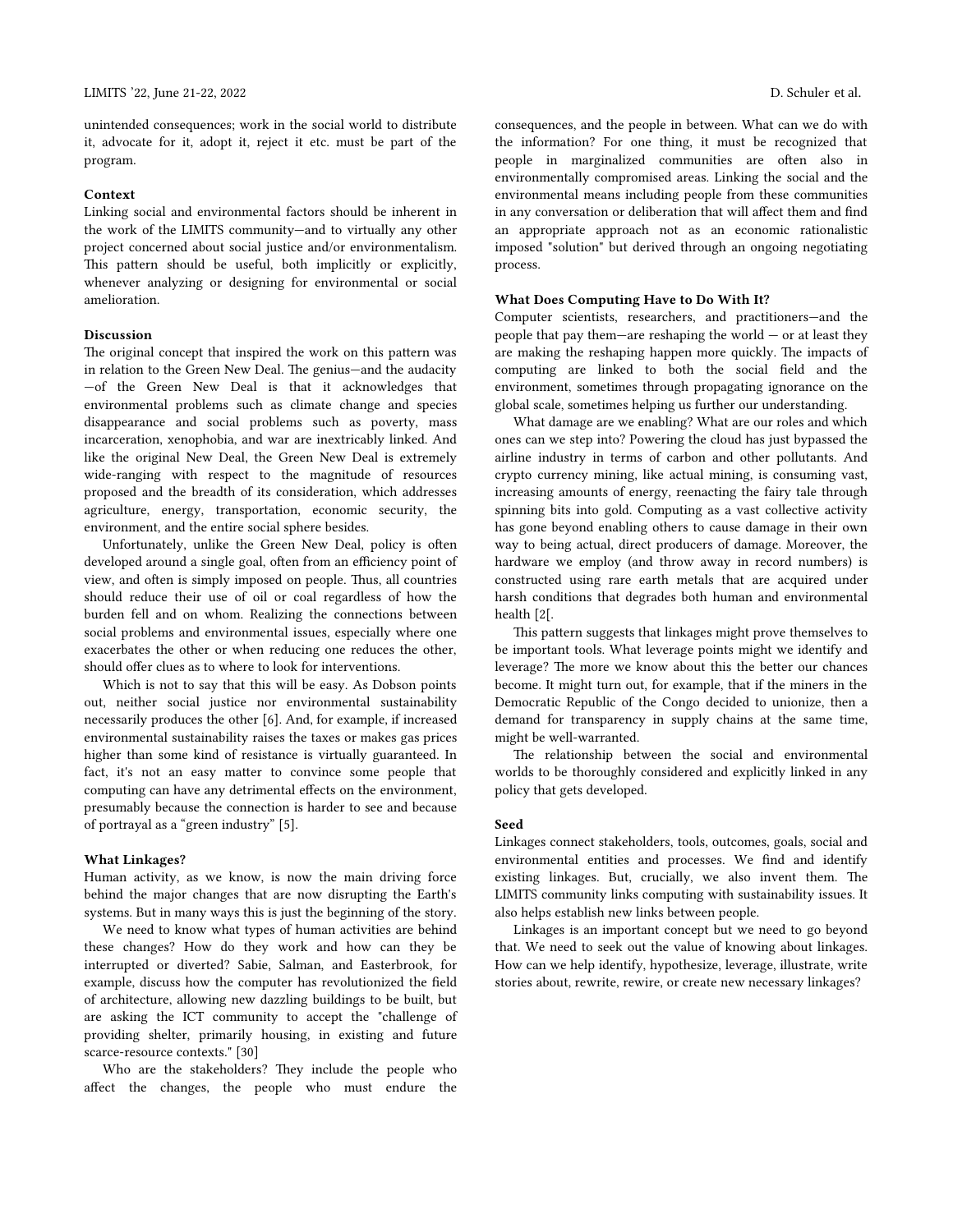# **Local Knowledge**

### **Pattern Introduction**

Local knowledge refers to the contextual knowledges of the people about themselves and their situations. Often times, they know more about the problem(s) than experts. Thus, by taking into account practices that exist at local/regional levels, this pattern could serve as a model for transition towards a sustainable circular economy.



Fig. 5. This image depicts Kamayan or kinamot, the traditional Filipino method of eating, where food is served on banana leaves and eaten without utensils

### **Links**

Spiritually grounded activism, Social and environmental linkages, The Commons, Environmental Impact Remediation

#### **Problem**

Global environmental problems are influenced by local circumstances and vice versa. Whether it be issues of inappropriate resource utilization or environmental pollution within Information and Communication Technology, the effects are varied depending on geography. Thus, to tackle issues which are seemingly global in nature, actions need to be localized in accordance with the immediate and major issues of that particular region. Here, local knowledge of indigenous populations comes into picture. This pattern tries to make use of this existing knowledge with the pretext that the knowledge and commitment of locals could serve as a model for transition towards a sustainable circular economy.

#### **Context**

When considering the application of any 'modern' or scientific environmental management, one must take into account the indigenous knowledge of the resident communities. As Fishel and Nelson wrote, "What is known, questioned or created at the local level in diverse communities around the world is too often commodified, trivialized or ignored." [7] Thus, grounding one's public engagement in a way that includes them can lead to productive and insightful action. Involving the local community

has shown to have had fruitful results in the past, for instance the Chipko movement in India.

However, such efforts can become highly charged and sometimes even contradictory with other local communities. Contemporary societies and communities vary widely in how well they receive such initiatives -- a martyr to one group will seem like a dangerous radical to the opposition. Intermingling politics and religion can taint both, leading to false pieties in politics and making mundane the prayers and rituals which were originally spiritual in purpose.

### **Discussion**

One of the most important stakeholders in any action or implementation are the people directly affected by the changes i.e. the local population. Thus, it is easy to understand why they should be included in discourses while working out a solution. Their knowledges include expertise of the geography of the area as well as the knowledge of sacred texts, religious doctrines and traditional spiritual practices that exist.

Local populations, especially those who have lived on the land for generations, have a deep understanding of the land as well as the culture. They can study trends and shifts in framework more efficiently. However, when seen only through a global lens, this ground-centric approach does not get its due and it leads to lack of involvement of the community. This exclusion of the local puts the already marginalized at a further socio-economic disadvantage, and reinforces the already existing divides (north-south, rich-poor). When seen within the ambit of ICT, this leads to waste, or rather inappropriate use, of natural resources with a lot at stake but very little to gain for indigenous populations.

This pattern can be illustrated by a series of historical examples intended to suggest its scope. The possibilities are many and varied. As an instance, Gandhi practiced and advocated "Ahimsa," the non-violent struggle for truth, inspiring and his part of the anti-colonialist movement in India to center on that strategy. Derived from Hindu tradition, Ahimsa applied to all features of their lives, from confrontations with the British to the ways they lived and ate and worked together. Similarly, Martin Luther King, working within the Christian tradition, was able to find the religious inspiration for a similar approach to non-violence while basing it in the US Civil Rights movement. Thich Nhat Hanh and his fellow Buddhist monks used selfsuffering in the Gandhian tradition to oppose the war in Vietnam. The strategy continues in use at the state level in the struggle between Tibetans under the leadership of the Dalai Lama and the Chinese government. Their practice is both a strategic imperative and an injunction which works well since the leaders adapted it according to their contexts. A narrative on the opposite end of the spectrum could be the citizen protests in Brazil against the destruction of Amazon, which could also be seen as one of the most severe but not uncommon protests by the indigenous populations against foreign and invasive forces.